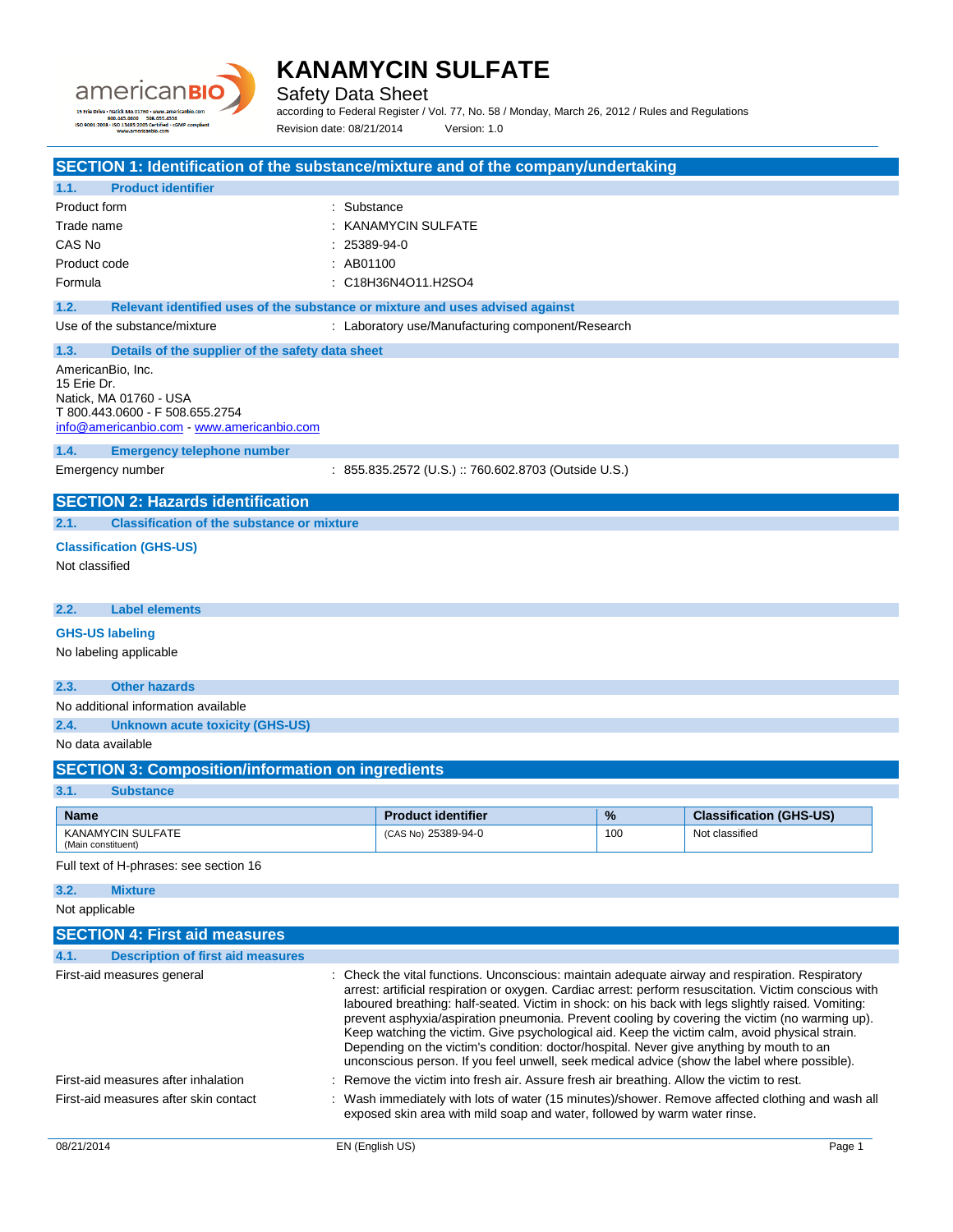Safety Data Sheet

according to Federal Register / Vol. 77, No. 58 / Monday, March 26, 2012 / Rules and Regulations

| First-aid measures after eye contact                                | Rinse immediately with plenty of water for 15 minutes. Take victim to an ophthalmologist. Do not<br>apply neutralizing agents. Rinse immediately with plenty of water. Obtain medical attention if<br>pain, blinking or redness persist.                                                                               |  |
|---------------------------------------------------------------------|------------------------------------------------------------------------------------------------------------------------------------------------------------------------------------------------------------------------------------------------------------------------------------------------------------------------|--|
| First-aid measures after ingestion                                  | Rinse mouth with water. Immediately after ingestion: give lots of water to drink. Ingestion of large<br>quantities: immediately to hospital. Call Poison Information Centre (www.big.be/antigif.htm).<br>Rinse mouth. Do NOT induce vomiting. Obtain emergency medical attention.                                      |  |
| Most important symptoms and effects, both acute and delayed<br>4.2. |                                                                                                                                                                                                                                                                                                                        |  |
| Symptoms/injuries                                                   | : Not expected to present a significant hazard under anticipated conditions of normal use.                                                                                                                                                                                                                             |  |
| Symptoms/injuries after ingestion                                   | : Nausea. Vomiting.                                                                                                                                                                                                                                                                                                    |  |
| Chronic symptoms                                                    | : ON CONTINUOUS/REPEATED EXPOSURE/CONTACT: Skin rash/inflammation.                                                                                                                                                                                                                                                     |  |
| 4.3.                                                                | Indication of any immediate medical attention and special treatment needed                                                                                                                                                                                                                                             |  |
| No additional information available                                 |                                                                                                                                                                                                                                                                                                                        |  |
| <b>SECTION 5: Firefighting measures</b>                             |                                                                                                                                                                                                                                                                                                                        |  |
| <b>Extinguishing media</b><br>5.1.                                  |                                                                                                                                                                                                                                                                                                                        |  |
| suitable extinguishing media                                        | : EXTINGUISHING MEDIA FOR SURROUNDING FIRES: All extinguishing media allowed. Foam.<br>Dry powder. Carbon dioxide. Water spray. Sand.                                                                                                                                                                                  |  |
| Unsuitable extinguishing media                                      | : No unsuitable extinguishing media known. Do not use a heavy water stream.                                                                                                                                                                                                                                            |  |
| Special hazards arising from the substance or mixture<br>5.2.       |                                                                                                                                                                                                                                                                                                                        |  |
| Fire hazard                                                         | : DIRECT FIRE HAZARD. Non combustible.                                                                                                                                                                                                                                                                                 |  |
|                                                                     |                                                                                                                                                                                                                                                                                                                        |  |
| Explosion hazard                                                    | DIRECT EXPLOSION HAZARD. Fine dust is explosive with air. INDIRECT EXPLOSION<br>HAZARD. Dust cloud can be ignited by a spark.                                                                                                                                                                                          |  |
| Reactivity                                                          | On burning: release of toxic and corrosive gases/vapours (nitrous vapours, sulphur oxides,<br>carbon monoxide - carbon dioxide).                                                                                                                                                                                       |  |
| 5.3.<br><b>Advice for firefighters</b>                              |                                                                                                                                                                                                                                                                                                                        |  |
| Precautionary measures fire                                         | : Exposure to fire/heat: keep upwind. Exposure to fire/heat: consider evacuation. Exposure to<br>fire/heat: have neighbourhood close doors and windows.                                                                                                                                                                |  |
| Firefighting instructions                                           | Dilute toxic gases with water spray. Take account of toxic fire-fighting water. Use water<br>moderately and if possible collect or contain it. Use water spray or fog for cooling exposed<br>containers. Exercise caution when fighting any chemical fire. Avoid (reject) fire-fighting water to<br>enter environment. |  |
| Protection during firefighting                                      | : Heat/fire exposure: compressed air/oxygen apparatus. Heat/fire exposure: gas-tight suit. Do not<br>enter fire area without proper protective equipment, including respiratory protection.                                                                                                                            |  |
| <b>SECTION 6: Accidental release measures</b>                       |                                                                                                                                                                                                                                                                                                                        |  |

| 6.1.1.        | For non-emergency personnel       |                                                                                                                                                                                                                                                                               |
|---------------|-----------------------------------|-------------------------------------------------------------------------------------------------------------------------------------------------------------------------------------------------------------------------------------------------------------------------------|
|               | Protective equipment              | : Gloves. Protective clothing. Dust cloud production: compressed air/oxygen apparatus. See<br>"Material-Handling" to select protective clothing.                                                                                                                              |
|               | <b>Emergency procedures</b>       | : Mark the danger area. Prevent dust cloud formation, e.g. by wetting. No naked flames. Wash<br>contaminated clothes. Evacuate unnecessary personnel.                                                                                                                         |
|               | Measures in case of dust release  | : In case of dust production: keep upwind. Dust production: have neighbourhood close doors and<br>windows. Dust production: stop engines and no smoking. In case of dust production: no naked<br>flames or sparks. Dust: spark-/explosionproof appliances/lighting equipment. |
| 6.1.2.        | For emergency responders          |                                                                                                                                                                                                                                                                               |
|               | Protective equipment              | : Equip cleanup crew with proper protection.                                                                                                                                                                                                                                  |
|               | <b>Emergency procedures</b>       | : Ventilate area.                                                                                                                                                                                                                                                             |
| $\sim$ $\sim$ | Factor and control in control and |                                                                                                                                                                                                                                                                               |

**6.2. Environmental precautions**

Prevent soil and water pollution. Prevent spreading in sewers. Prevent entry to sewers and public waters. Notify authorities if liquid enters sewers or public waters.

| 6.3.            | Methods and material for containment and cleaning up |                                                                                                                                                                                                                                        |
|-----------------|------------------------------------------------------|----------------------------------------------------------------------------------------------------------------------------------------------------------------------------------------------------------------------------------------|
| For containment |                                                      | : Contain released substance, pump into suitable containers. Plug the leak, cut off the supply.<br>Dam up the solid spill. Knock down/dilute dust cloud with water spray. Powdered form: no<br>compressed air for pumping over spills. |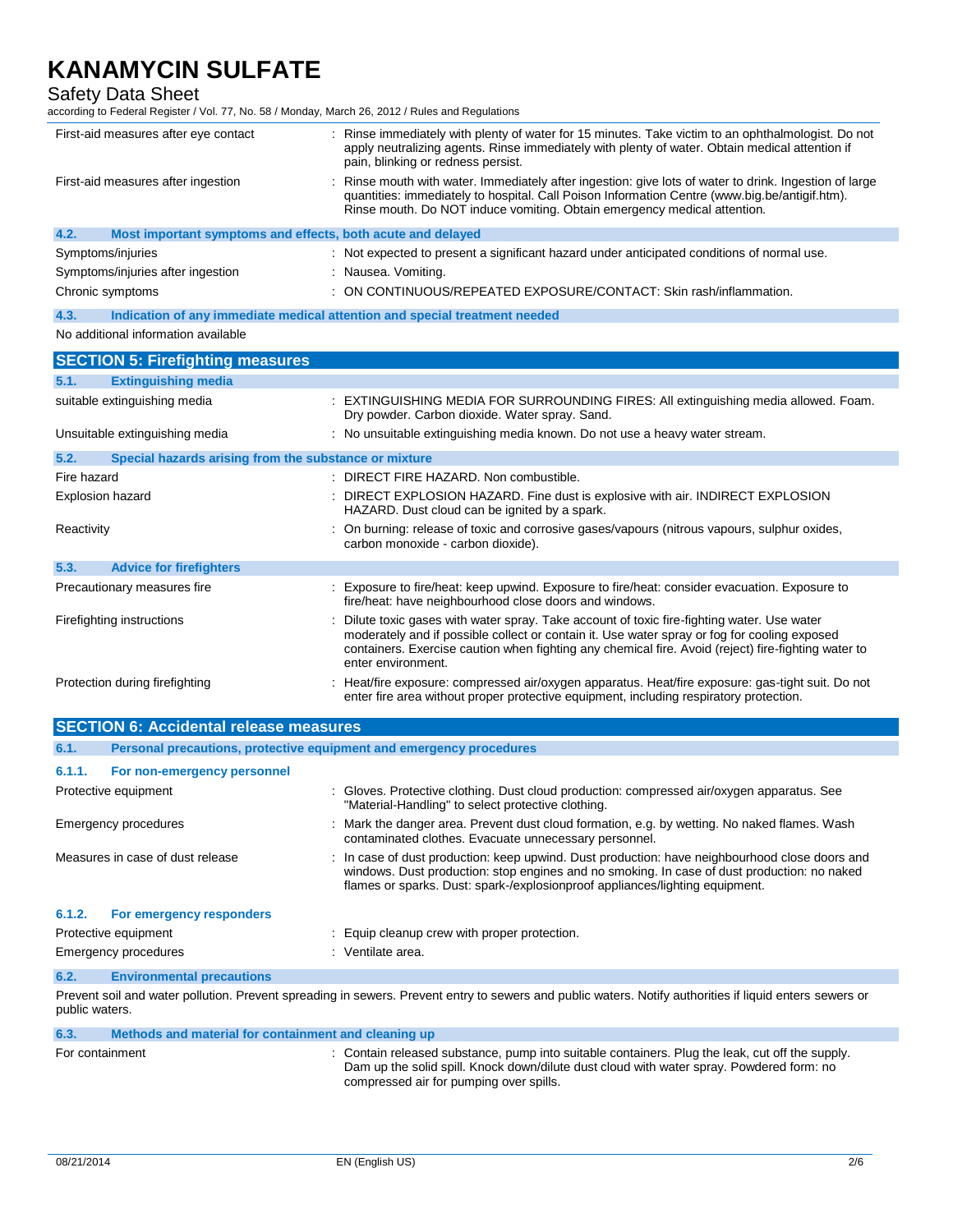## Safety Data Sheet

according to Federal Register / Vol. 77, No. 58 / Monday, March 26, 2012 / Rules and Regulations

| Methods for cleaning up                                              | Stop dust cloud by humidifying. Scoop solid spill into closing containers. Powdered: do not use<br>compressed air for pumping over spills. Carefully collect the spill/leftovers. Take collected spill to<br>manufacturer/competent authority. Clean contaminated surfaces with an excess of water. Wash<br>clothing and equipment after handling. On land, sweep or shovel into suitable containers.<br>Minimize generation of dust. Store away from other materials.                                                                                                                                                                                                                                                                               |  |  |
|----------------------------------------------------------------------|------------------------------------------------------------------------------------------------------------------------------------------------------------------------------------------------------------------------------------------------------------------------------------------------------------------------------------------------------------------------------------------------------------------------------------------------------------------------------------------------------------------------------------------------------------------------------------------------------------------------------------------------------------------------------------------------------------------------------------------------------|--|--|
| <b>Reference to other sections</b><br>6.4.                           |                                                                                                                                                                                                                                                                                                                                                                                                                                                                                                                                                                                                                                                                                                                                                      |  |  |
| See Heading 8. Exposure controls and personal protection.            |                                                                                                                                                                                                                                                                                                                                                                                                                                                                                                                                                                                                                                                                                                                                                      |  |  |
| <b>SECTION 7: Handling and storage</b>                               |                                                                                                                                                                                                                                                                                                                                                                                                                                                                                                                                                                                                                                                                                                                                                      |  |  |
| <b>Precautions for safe handling</b><br>7.1.                         |                                                                                                                                                                                                                                                                                                                                                                                                                                                                                                                                                                                                                                                                                                                                                      |  |  |
| Precautions for safe handling                                        | Comply with the legal requirements. Clean contaminated clothing. Thoroughly clean/dry the<br>installation before use. Do not discharge the waste into the drain. Powdered form: no<br>compressed air for pumping over. Avoid raising dust. Keep away from naked flames/heat. Finely<br>divided: spark- and explosionproof appliances. Finely divided: keep away from ignition<br>sources/sparks. Observe strict hygiene. Keep container tightly closed. Carry operations in the<br>open/under local. exhaust/ventilation or with respiratory protection. Wash hands and other<br>exposed areas with mild soap and water before eat, drink or smoke and when leaving work.<br>Provide good ventilation in process area to prevent formation of vapor. |  |  |
| Conditions for safe storage, including any incompatibilities<br>7.2. |                                                                                                                                                                                                                                                                                                                                                                                                                                                                                                                                                                                                                                                                                                                                                      |  |  |
| Storage conditions                                                   | : Keep only in the original container in a cool, well ventilated place away from : Direct sunlight.<br>Keep container closed when not in use.                                                                                                                                                                                                                                                                                                                                                                                                                                                                                                                                                                                                        |  |  |
| Incompatible products                                                | : Strong bases, strong acids.                                                                                                                                                                                                                                                                                                                                                                                                                                                                                                                                                                                                                                                                                                                        |  |  |
| Incompatible materials                                               | : Sources of ignition. Direct sunlight.                                                                                                                                                                                                                                                                                                                                                                                                                                                                                                                                                                                                                                                                                                              |  |  |
| Heat-ignition                                                        | : KEEP SUBSTANCE AWAY FROM: heat sources. ignition sources.                                                                                                                                                                                                                                                                                                                                                                                                                                                                                                                                                                                                                                                                                          |  |  |
| Prohibitions on mixed storage                                        | : KEEP SUBSTANCE AWAY FROM: oxidizing agents.                                                                                                                                                                                                                                                                                                                                                                                                                                                                                                                                                                                                                                                                                                        |  |  |
| Storage area                                                         | : Store in a dry area. Keep container in a well-ventilated place. Store at room temperature. Meet<br>the legal requirements.                                                                                                                                                                                                                                                                                                                                                                                                                                                                                                                                                                                                                         |  |  |
| Special rules on packaging                                           | SPECIAL REQUIREMENTS: closing. watertight. dry. clean. correctly labelled. meet the legal<br>requirements. Secure fragile packagings in solid containers.                                                                                                                                                                                                                                                                                                                                                                                                                                                                                                                                                                                            |  |  |
| Packaging materials                                                  | SUITABLE MATERIAL: No data available. MATERIAL TO AVOID: No data available.                                                                                                                                                                                                                                                                                                                                                                                                                                                                                                                                                                                                                                                                          |  |  |
| <b>Specific end use(s)</b><br>7.3.                                   |                                                                                                                                                                                                                                                                                                                                                                                                                                                                                                                                                                                                                                                                                                                                                      |  |  |
| No additional information available                                  |                                                                                                                                                                                                                                                                                                                                                                                                                                                                                                                                                                                                                                                                                                                                                      |  |  |

### **SECTION 8: Exposure controls/personal protection**

**8.1. Control parameters**

No additional information available

| 8.2.           | <b>Exposure controls</b>          |                                                                                                          |
|----------------|-----------------------------------|----------------------------------------------------------------------------------------------------------|
|                | Personal protective equipment     | : Avoid all unnecessary exposure.                                                                        |
|                | Materials for protective clothing | : GIVE GOOD RESISTANCE: rubber. plastics.                                                                |
|                | Hand protection                   | : Gloves. Wear protective gloves.                                                                        |
| Eye protection |                                   | : Safety glasses. In case of dust production: protective goggles. Chemical goggles or safety<br>glasses. |
|                | Skin and body protection          | : Protective clothing.                                                                                   |
|                | Respiratory protection            | : Dust formation: dust mask. Wear approved mask.                                                         |
|                | Other information                 | : When using, do not eat, drink or smoke.                                                                |

## **SECTION 9: Physical and chemical properties**

| Information on basic physical and chemical properties<br>9.1. |                                          |     |
|---------------------------------------------------------------|------------------------------------------|-----|
| Physical state                                                | : Solid                                  |     |
| Appearance                                                    | : Crystalline solid. Crystalline powder. |     |
| Molecular mass                                                | $: 582.66$ g/mol                         |     |
| Color                                                         | : White to off-white.                    |     |
| Odor                                                          | : Odourless.                             |     |
| Odor threshold                                                | : No data available                      |     |
| pH                                                            | : No data available                      |     |
| Relative evaporation rate (butyl acetate=1)                   | : No data available                      |     |
| Melting point                                                 | : $>250 °C$                              |     |
| 08/21/2014                                                    | EN (English US)                          | 3/6 |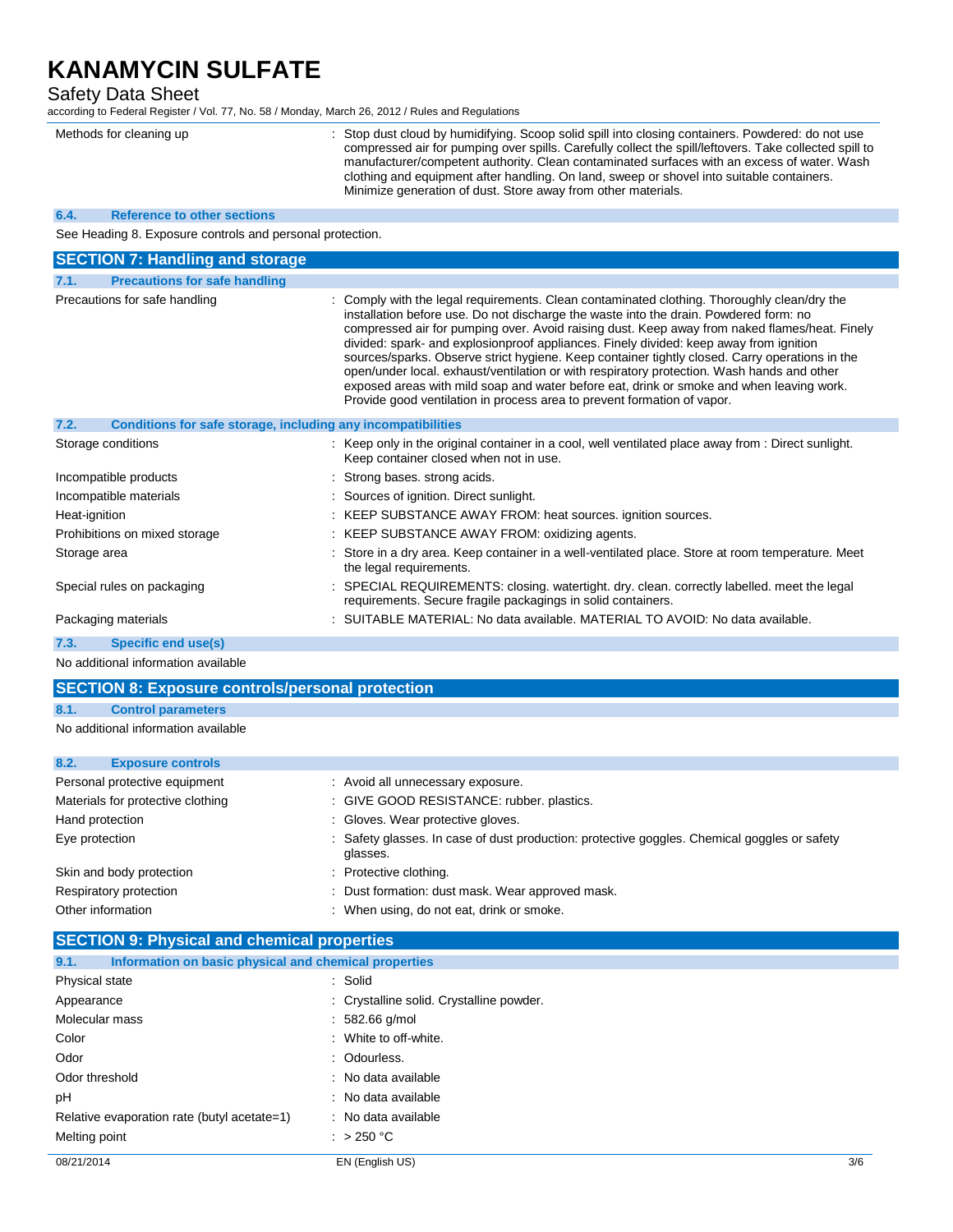## Safety Data Sheet

according to Federal Register / Vol. 77, No. 58 / Monday, March 26, 2012 / Rules and Regulations

| Freezing point                  | No data available                   |
|---------------------------------|-------------------------------------|
| Boiling point                   | Not applicable                      |
| Flash point                     | Not applicable                      |
| Self ignition temperature       | No data available                   |
| Decomposition temperature       | $>250$ °C                           |
| Flammability (solid, gas)       | No data available                   |
| Vapor pressure                  | No data available                   |
| Relative vapor density at 20 °C | No data available                   |
| Relative density                | No data available                   |
| Solubility                      | Soluble in water.<br>Water: soluble |
| Log Pow                         | No data available                   |
| Log Kow                         | No data available                   |
| Viscosity, kinematic            | No data available                   |
| Viscosity, dynamic              | No data available                   |
| <b>Explosive properties</b>     | No data available                   |
| Oxidizing properties            | No data available                   |
| Explosive limits                | No data available                   |
|                                 |                                     |

## **9.2. Other information**

No additional information available

## **SECTION 10: Stability and reactivity**

### **10.1. Reactivity**

On burning: release of toxic and corrosive gases/vapours (nitrous vapours, sulphur oxides, carbon monoxide - carbon dioxide).

| 10.2.            | <b>Chemical stability</b>                                                                                                                                                                                                                                                                                                                                                                                                                                    |
|------------------|--------------------------------------------------------------------------------------------------------------------------------------------------------------------------------------------------------------------------------------------------------------------------------------------------------------------------------------------------------------------------------------------------------------------------------------------------------------|
|                  | Unstable on exposure to moisture. Not established.                                                                                                                                                                                                                                                                                                                                                                                                           |
| 10.3.            | <b>Possibility of hazardous reactions</b>                                                                                                                                                                                                                                                                                                                                                                                                                    |
| Not established. |                                                                                                                                                                                                                                                                                                                                                                                                                                                              |
| 10.4.            | <b>Conditions to avoid</b>                                                                                                                                                                                                                                                                                                                                                                                                                                   |
|                  | Direct sunlight. Extremely high or low temperatures.                                                                                                                                                                                                                                                                                                                                                                                                         |
| 10.5.            | Incompatible materials                                                                                                                                                                                                                                                                                                                                                                                                                                       |
|                  | strong acids. Strong bases.                                                                                                                                                                                                                                                                                                                                                                                                                                  |
| 10.6.            | <b>Hazardous decomposition products</b>                                                                                                                                                                                                                                                                                                                                                                                                                      |
|                  | fume. Carbon monoxide. Carbon dioxide.                                                                                                                                                                                                                                                                                                                                                                                                                       |
|                  | <b>SECTION 11: Toxicological information</b>                                                                                                                                                                                                                                                                                                                                                                                                                 |
|                  | $\mathbf{a} \cdot \mathbf{a} \cdot \mathbf{a} = \mathbf{a} \cdot \mathbf{a} + \mathbf{a} \cdot \mathbf{a} + \mathbf{a} \cdot \mathbf{a} + \mathbf{a} \cdot \mathbf{a} + \mathbf{a} \cdot \mathbf{a} + \mathbf{a} \cdot \mathbf{a} + \mathbf{a} \cdot \mathbf{a} + \mathbf{a} \cdot \mathbf{a} + \mathbf{a} \cdot \mathbf{a} + \mathbf{a} \cdot \mathbf{a} + \mathbf{a} \cdot \mathbf{a} + \mathbf{a} \cdot \mathbf{a} + \mathbf{a} \cdot \mathbf{a} + \math$ |

#### **11.1. Information on toxicological effects**

| Acute toxicity                                        | : Not classified   |     |
|-------------------------------------------------------|--------------------|-----|
| KANAMYCIN SULFATE ( \f )25389-94-0                    |                    |     |
| LD50 oral rat                                         | > 4000 mg/kg (Rat) |     |
| Skin corrosion/irritation                             | : Not classified   |     |
| Serious eye damage/irritation                         | : Not classified   |     |
| Respiratory or skin sensitization                     | : Not classified   |     |
| Germ cell mutagenicity                                | : Not classified   |     |
| Carcinogenicity                                       | : Not classified   |     |
| Reproductive toxicity                                 | : Not classified   |     |
| Specific target organ toxicity (single exposure)      | : Not classified   |     |
| Specific target organ toxicity (repeated<br>exposure) | : Not classified   |     |
| Aspiration hazard                                     | : Not classified   |     |
| 08/21/2014                                            | EN (English US)    | 4/6 |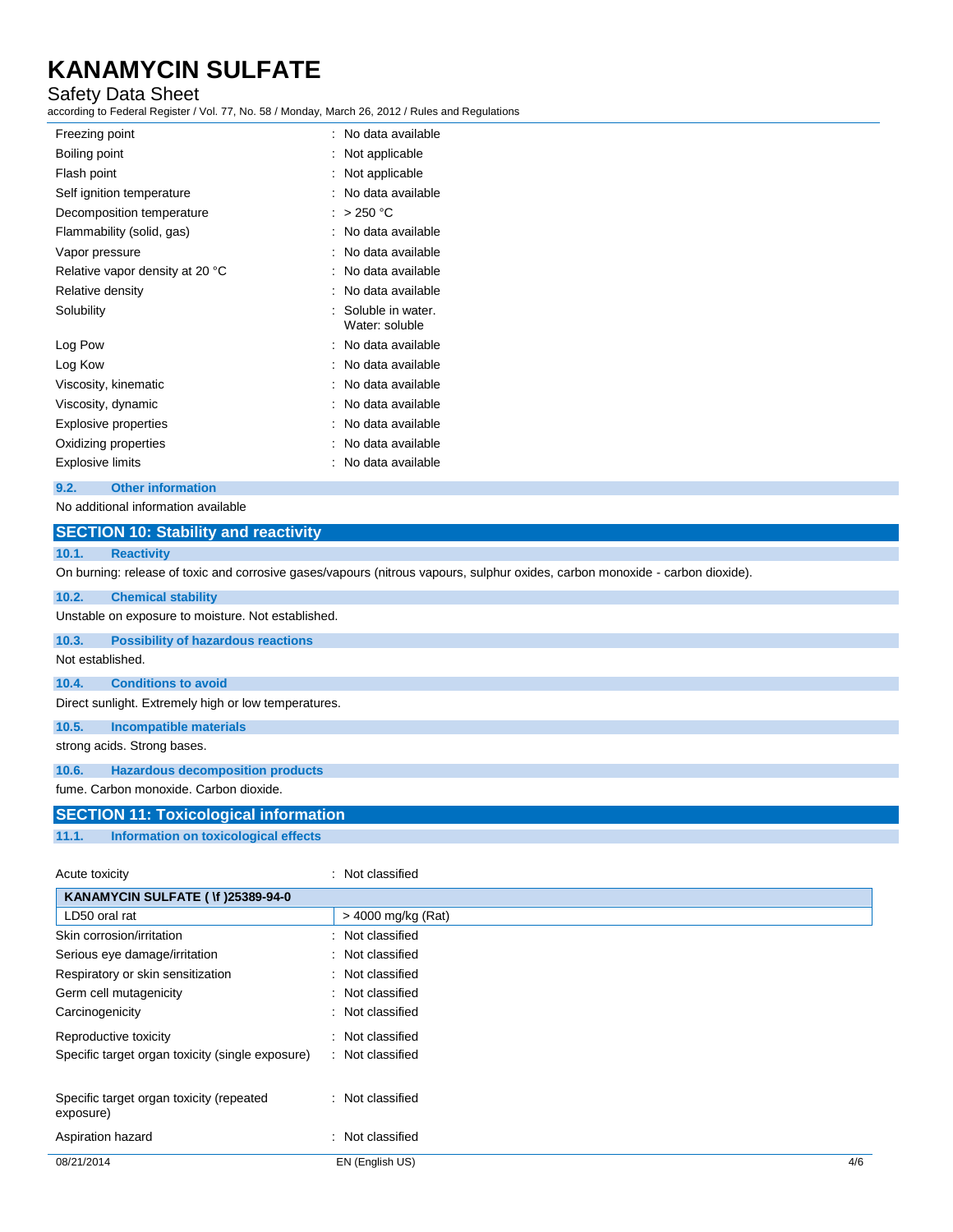Safety Data Sheet

according to Federal Register / Vol. 77, No. 58 / Monday, March 26, 2012 / Rules and Regulations

| Potential Adverse human health effects and<br>symptoms | Based on available data, the classification criteria are not met.  |
|--------------------------------------------------------|--------------------------------------------------------------------|
| Symptoms/injuries after ingestion                      | Nausea. Vomiting.                                                  |
| Chronic symptoms                                       | : ON CONTINUOUS/REPEATED EXPOSURE/CONTACT: Skin rash/inflammation. |

| <b>SECTION 12: Ecological information</b>     |                                                                                                                                                                                                                                                                                                                                                                                                                                                                                                                                                                                                                                                                                                      |
|-----------------------------------------------|------------------------------------------------------------------------------------------------------------------------------------------------------------------------------------------------------------------------------------------------------------------------------------------------------------------------------------------------------------------------------------------------------------------------------------------------------------------------------------------------------------------------------------------------------------------------------------------------------------------------------------------------------------------------------------------------------|
| <b>Toxicity</b><br>12.1.                      |                                                                                                                                                                                                                                                                                                                                                                                                                                                                                                                                                                                                                                                                                                      |
| Ecology - water                               | Slightly harmful to aquatic organisms (EC50 (48h): 100 - 1000 mg/l). Insufficient data available<br>on ecotoxicity.                                                                                                                                                                                                                                                                                                                                                                                                                                                                                                                                                                                  |
| KANAMYCIN SULFATE (25389-94-0)                |                                                                                                                                                                                                                                                                                                                                                                                                                                                                                                                                                                                                                                                                                                      |
| EC50 Daphnia 1                                | 115 mg/l (48 h; Daphnia magna)                                                                                                                                                                                                                                                                                                                                                                                                                                                                                                                                                                                                                                                                       |
| 12.2.<br><b>Persistence and degradability</b> |                                                                                                                                                                                                                                                                                                                                                                                                                                                                                                                                                                                                                                                                                                      |
| KANAMYCIN SULFATE (25389-94-0)                |                                                                                                                                                                                                                                                                                                                                                                                                                                                                                                                                                                                                                                                                                                      |
| Persistence and degradability                 | Biodegradability in water: no data available. Not established.                                                                                                                                                                                                                                                                                                                                                                                                                                                                                                                                                                                                                                       |
| 12.3.<br><b>Bioaccumulative potential</b>     |                                                                                                                                                                                                                                                                                                                                                                                                                                                                                                                                                                                                                                                                                                      |
| KANAMYCIN SULFATE (25389-94-0)                |                                                                                                                                                                                                                                                                                                                                                                                                                                                                                                                                                                                                                                                                                                      |
| Bioaccumulative potential                     | No bioaccumulation data available. Not established.                                                                                                                                                                                                                                                                                                                                                                                                                                                                                                                                                                                                                                                  |
| 12.4.<br><b>Mobility in soil</b>              |                                                                                                                                                                                                                                                                                                                                                                                                                                                                                                                                                                                                                                                                                                      |
| No additional information available           |                                                                                                                                                                                                                                                                                                                                                                                                                                                                                                                                                                                                                                                                                                      |
| 12.5.<br><b>Other adverse effects</b>         |                                                                                                                                                                                                                                                                                                                                                                                                                                                                                                                                                                                                                                                                                                      |
| Other information                             | : Avoid release to the environment.                                                                                                                                                                                                                                                                                                                                                                                                                                                                                                                                                                                                                                                                  |
| <b>SECTION 13: Disposal considerations</b>    |                                                                                                                                                                                                                                                                                                                                                                                                                                                                                                                                                                                                                                                                                                      |
| 13.1.<br><b>Waste treatment methods</b>       |                                                                                                                                                                                                                                                                                                                                                                                                                                                                                                                                                                                                                                                                                                      |
| Waste disposal recommendations                | : Remove waste in accordance with local and/or national regulations. Hazardous waste shall not<br>be mixed together with other waste. Different types of hazardous waste shall not be mixed<br>together if this may entail a risk of pollution or create problems for the further management of the<br>waste. Hazardous waste shall be managed responsibly. All entities that store, transport or handle<br>hazardous waste shall take the necessary measures to prevent risks of pollution or damage to<br>people or animals. Dissolve or mix with a combustible solvent. Remove to an authorized<br>incinerator equipped with an afterburner and a flue gas scrubber with energy recovery. Dispose |

|                        | in a safe manner in accordance with local/national regulations. |
|------------------------|-----------------------------------------------------------------|
| Additional information | : Hazardous waste according to Directive 2008/98/EC.            |
| Feelem: weete metamole | . Arraid salagga ta tha ann deangailt                           |

| Ecology - waste materials | : Avoid release to the environment. |
|---------------------------|-------------------------------------|
|                           |                                     |

| <b>SECTION 14: Transport information</b>                                                                                                                                                                                          |  |  |
|-----------------------------------------------------------------------------------------------------------------------------------------------------------------------------------------------------------------------------------|--|--|
| In accordance with DOT                                                                                                                                                                                                            |  |  |
| $\mathbf{r}$ , and the contract of the contract of the contract of the contract of the contract of the contract of the contract of the contract of the contract of the contract of the contract of the contract of the contract o |  |  |

No dangerous good in sense of transport regulations

# **Additional information**

Other information **contract in the contract of the Contract Contract Contract Contract Contract Contract Contract Contract Contract Contract Contract Contract Contract Contract Contract Contract Contract Contract Contract** 

## **ADR**

| $:$ UN N/A |
|------------|
| : N/A      |
| : N/A      |
| : N/A      |
|            |

## **Transport by sea**

No additional information available

## **Air transport**

No additional information available